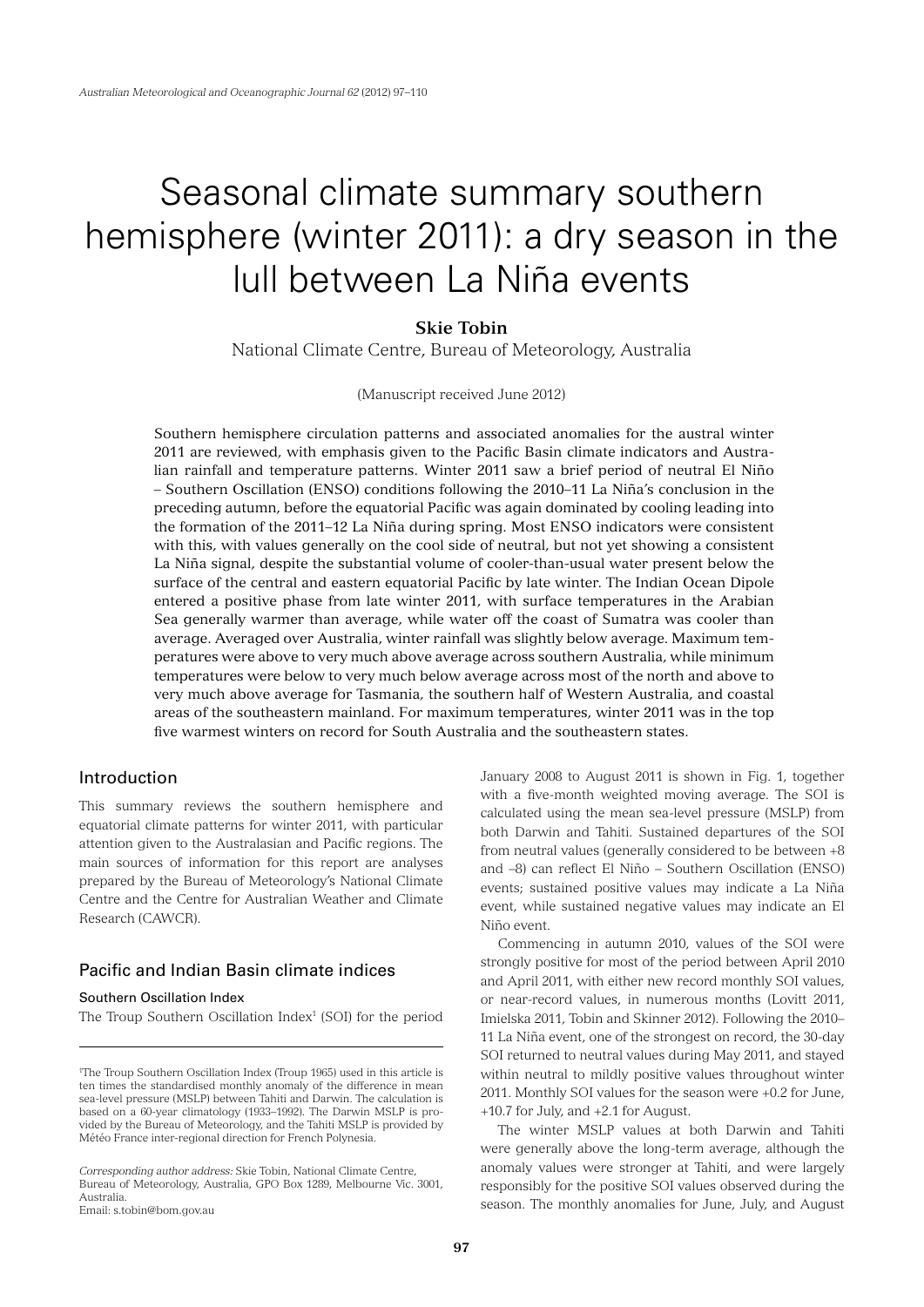Fig. 1 SOI, from January 2008 to August 2011, together with a five-month weighted moving average. Means and standard deviations used in the computation of the SOI are based on a 60-year climatology (1933–92).





# Multivariate ENSO index (MEI)

The Multivariate ENSO Index<sup>2</sup> (MEI), produced by the US Climate Diagnostics Center, is derived from a number of atmospheric and oceanic parameters, which are typically associated with ENSO, and is calculated as a two-month mean. Significant negative values indicate La Niña, while significant positive values indicate El Niño. The MEI values have been ranked over the 62-year record, beginning in 1950. The lowest value (1) signifies the strongest La Niña case for that particular two-month pairing, while the highest number (62) signifies the strongest El Niño case. The MEI values for winter 2011 (Fig. 2) showed a brief return to near-neutral values between the 2010–11 and 2011–12 La Niña events. The negative values reached during late winter and spring 2010, at the height of the 2010–11 event, were amongst the strongest recorded for that time of the year (Ganter 2011 and Lovitt 2011); the bi-monthly value for August–September 2010 (−2.04) was the lowest on record for that pair and tied with July–August 1955 for the lowest value on record (since 1950); while the bi-monthly value for July–August 2010 (–1.85) and September–October (–1.95) were the second lowest on record for those pairs. The winter 2011 values were substantially weaker at –0.23 for May–June, –0.15 for June–July, –0.50 for July–August, and –0.77 for August– September. The values for the following spring and summer continued the decline commenced in late winter, but the 2011–12 La Niña did not reach the record values seen in the preceding event.

#### Outgoing long-wave radiation

Large-scale tropical moist convection is one of the most





important drivers of the global atmospheric circulation. One of the ways in which changes in ENSO can be tracked is through changes in the strength and location of the strongest tropical convection over the Pacific. Outgoing long-wave radiation (OLR) is a convenient indicator of tropical convection, measuring either the effective blackbody temperature of cold high cloud in areas of deep convection, or the warm surface where convection, and hence clouds, are absent. Negative (positive) OLR anomalies indicate an increase (decrease) in convection. Convection over the equatorial Pacific, particularly near the Date Line (5°S to 5°N and 160°E to 160°W), typically increases during an El Niño and decreases during a La Niña. The Climate Prediction Center, Washington, computes a standardised monthly anomaly<sup>3</sup> over this region.

Monthly anomaly values for the season were −0.1, +0.1, and  $+0.3$  W m<sup>-2</sup> for June, July, and August, respectively. The seasonal mean for winter 2011 was +0.1. The monthly OLR anomalies were weak throughout the season, consistent with ENSO remaining in a neutral phase throughout the winter between the 2010–11 and 2011–12 La Niña events.

Figure 3 shows the seasonal OLR anomalies for the Asia– Pacific region between 40°S and 40°N. Positive anomalies were observed south of the equator near the Date Line (which coincides with the right boundary of the map), and negative anomalies over parts of the Maritime Continent directly north of Australia. This pattern is generally consistent with La Niña conditions and indicates the persistence of increased convective activity over the Maritime Continent, although the lack of negative anomalies over the Australian region, and the significant decline in strength of both the negative and positive anomalies since autumn (Tobin and Skinner 2012), are also consistent with the decline of the 2010–11 La Niña event and a (temporary) return to neutral values, as seen in other indicators.

<sup>2</sup> Multivariate ENSO Index values obtained from http://www.esrl.noaa. gov/psd/people/klaus.wolter/MEI/table.html . The MEI is a standardised anomaly index described in Wolter and Timlin (1993 and 1998).

<sup>3</sup> Obtained from http://www.cpc.ncep.noaa.gov/data/indices/olr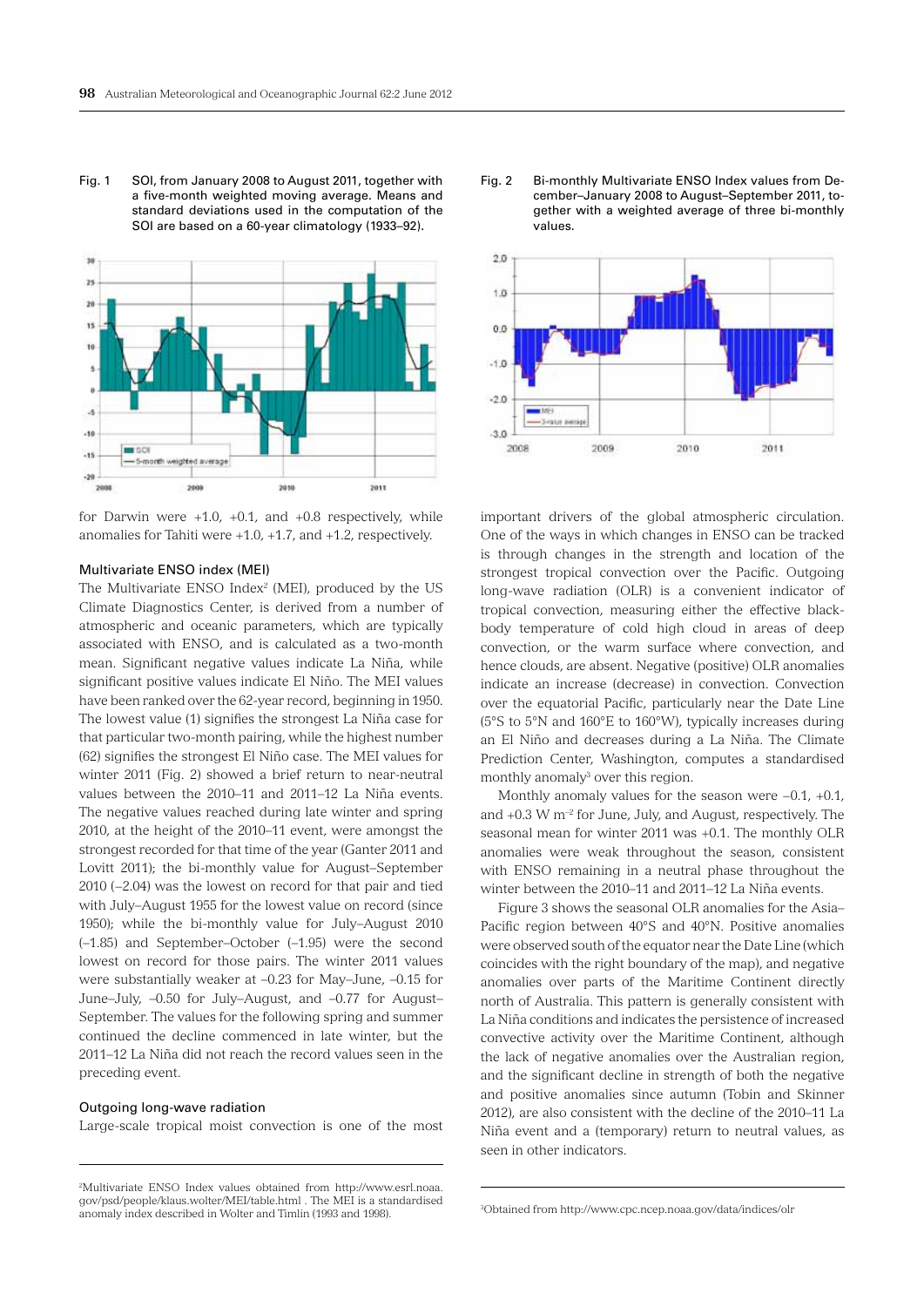Fig. 3 OLR anomalies for winter 2011 (W m−2) calculated against a 20-year climatology (1979–1998). The mapped region extends from 40°S to 40°N and from 70°E to 180°E.



#### Indian Ocean Dipole

Suppressed convection in the eastern tropical Indian Ocean and to the northwest of Australia is also indicated in Fig. 3, consistent with the emergence of a positive Indian Ocean Dipole (IOD) event late in August. These regions of suppressed tropical convection mostly mirror the regions of negative sea surface temperature (SST) anomalies (see next section). Like ENSO, the IOD is a coupled ocean and atmosphere phenomenon, but in the equatorial Indian Ocean. Temperature gradients across the Indian Ocean result in changes in the preferred regions of rising and descending moisture and air, and are a major contributor to rainfall variability in Australia and other countries that surround the Indian Ocean Basin.

Observations of SST anomalies and the Dipole Mode Index of Saji et al. (1999), which measures the difference in SST anomaly between the tropical western Indian Ocean, near the Arabian Sea, and the tropical eastern Indian Ocean, south of Indonesia, show that from late August the IOD was in a positive phase. As seen in Fig. 6 below, sea surface temperatures in the Arabian Sea and the northwestern Indian Ocean were generally warmer than average during winter, while water off the coast of the Indonesian island of Sumatra and around Australia's north was cooler than average. Positive IOD events are generally associated with a reduced likelihood of above-average winter–spring rainfall across southern and central Australia.

# Madden–Julian Oscillation

The Madden–Julian Oscillation (MJO) is an important driver of atmospheric variability on the intraseasonal timescale with a period of approximately 30 to 60 days. When strong, it is visible as eastward propagating anomalies of tropical convection extending from the near-equatorial Indian Ocean region to the western Pacific (e.g. Donald et al. 2006). During austral summer the convective variability of the MJO tends to be strongest in the northern hemisphere, and impacts over Australia are mostly weakened (e.g. Wheeler et al.

2009). The evolution of tropical convection anomalies along the equator with time is shown in Fig. 4, from March 2011 through to September 2011. In general, large-scale eastward propagation of convection appears to be weak during the winter, except perhaps in June when some is evident near the Maritime Continent. A weaker band can be seen moving over the Indian Ocean in late August, before dissipating as it reached the Maritime Continent.

A similar picture emerges through the examination of the Real-time Multivariate MJO (RMM) index of Wheeler and Hendon (2004), which uses 850 hPa and 200 hPa zonal winds in addition to OLR to measure the state of the MJO each day, as seen in Fig. 5. In general, the amplitude of the MJO (as determined by the distance of the points from the origin) is weaker than what is normally seen (e.g. Fig.15 of Wheeler 2008 for comparison), with most points falling within the circle defined as weak MJO activity. However, on 8 June the RMM phase space trajectory shows the MJO to be in Phase 4, and the subsequent anticlockwise trajectory in this phase space shows the eastward propagation of the MJO over the following days. The band in late August can also be seen propagating across Phases 2 and 3 in the RMM plot.

The location of anomalous convection is not directly inverted between La Niña and El Niño events (Hoerling et al. 1997); the strongest positive anomalies are located near or just to the east of the Date Line during El Niño, while during a La Niña the strongest negative OLR anomalies are located to the west of the Date Line. The decline of the La Niña event

Fig. 4 Time-longitude section of daily-averaged OLR anomalies, averaged over 7.5ºS to 7.5ºN, for the period 12 March 2011 through to 10 September 2011. Anomalies are calculated against a 32-year climatology (1979– 2010).

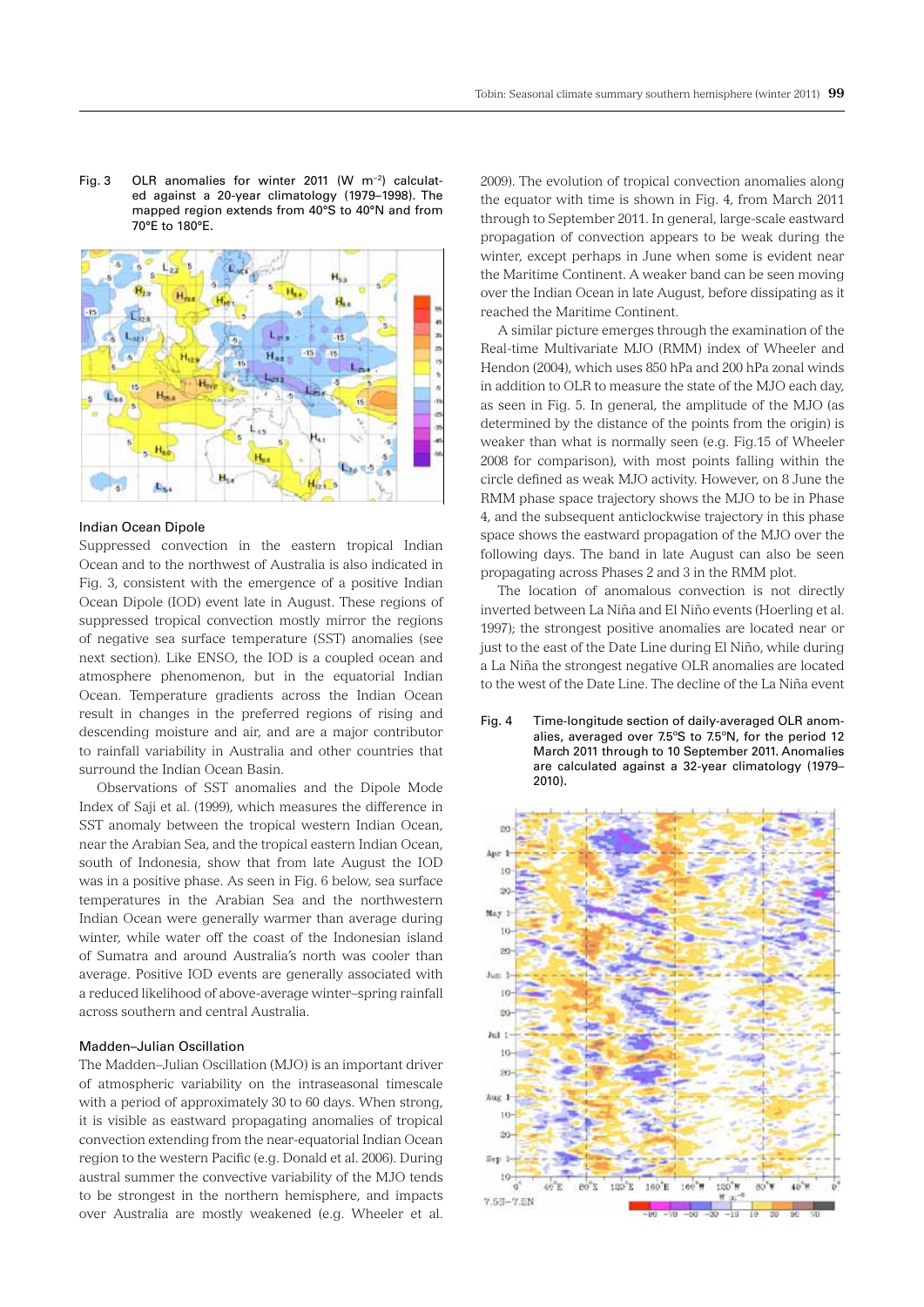Fig. 5 Phase-space representation of the standardised 2-component MJO index of Wheeler and Hendon (2004), for the period June to August 2011. Each dot represents the value of the index on a particular day. Also shown are the eight defined phases of the MJO and the region used to signify weak MJO activity in the unit circle. Also labelled (with words) are the approximate locations of the near-equatorial enhanced convective signal of the MJO for each quadrant of the phase space, e.g. the 'Indian Ocean' for phases 2 and 3.



is apparent in Fig. 4. Around 120–160°E strong negative OLR anomalies (indicative of La Niña) present from March at the start of the sequence have dissipated by late July.

# Oceanic patterns

#### Sea surface temperatures

Figure 6 shows winter 2011 sea surface temperature (SST) anomalies in degrees Celsius (°C). These have been obtained from the US National Oceanic and Atmospheric Administration (NOAA) Optimum Interpolation analyses (Reynolds et al. 2002). The base period is 1961–1990. The transitional state of the Pacific Ocean is reflected in the pattern of seasonal SSTs; the cool anomalies seen either side of the equator in the central and eastern Pacific never fully dissipated following the 2010–11 La Niña, and particularly north of the equator, cooled again through winter leading up to the 2011–12 La Niña.

During winter SSTs were below average across most of the tropical Pacific, with above-average SSTs recorded in the far eastern Pacific, and in an area between the Maritime Continent and the Date Line. Peak anomalies reaching –1.5 °C were located around the northern coast of Australia and, as mentioned above, in the eastern half of the Pacific, well north of the equator. Around the southern half of Australia SSTs were slightly above average, with stronger positive anomalies off the coast of southwestern Western Australia. More generally, most of the surface of the central and eastern Pacific was between 0.5 °C and 1.0 °C cooler than average. This is a substantial reduction in peak anomalies from the preceding autumn when water more than 1.0 °C cooler than average covered most of the central and eastern Pacific, with anomalies exceeding –1.0 °C covering a larger area of the Pacific south of the equator (Tobin and Skinner 2012).

The brief return to more neutral conditions across the Pacific can also be seen in the standard SST indices. The monthly SST anomaly indices<sup>4</sup> for the NINO3 region were +0.24 °C (June), +0.20 °C (July), and  $-0.17$  °C (August); those for NINO3.4 were  $+0.04$  °C (June),  $-0.09$  °C (July), and –0.46 °C (August); and finally, those for NINO4 were –0.13 °C (June), –0.09 °C (July), and –0.10 °C (August). These three NINO indices had generally recorded negative values from June 2010 (NINO4 was +0.01  $^{\circ}$ C for June 2010, and NINO3 was +0.05 °C for May 2011).

SSTs were also above average across most of the tropical Indian Ocean, with areas of below-average SSTs to the northwest of Australia and northeast of Madagascar. The gradient of SST between the western and eastern Indian Ocean led to the IOD being in a positive phase from late winter, as discussed in the section above.

## Subsurface patterns

The Hovmöller diagram for the 20 °C isotherm depth anomaly (obtained from NOAA's TAO Project Office<sup>5</sup>) across the equator (June 2009 to August 2011) is shown in Fig. 7. The 20 °C isotherm is generally located close to the equatorial thermocline, the region of greatest temperature gradient with depth and the boundary between the warm near-surface and cold deep-ocean waters. Therefore, measurements of the 20 °C isotherm depth make a good proxy for the thermocline depth. Positive anomalies correspond to the 20 °C isotherm being deeper than average, and negative anomalies to it being shallower than average. Changes in thermocline depth may act as a precursor to changes at the surface. A shallow thermocline depth results in more cold water available for upwelling, and therefore a potential cooling of surface temperatures.

During the latter part of 2010 and early 2011 the 20 °C isotherm can be seen to be anomalously shallow in the eastern equatorial Pacific. As the La Niña event decayed, the isotherm depth in the eastern Pacific increased over the first part of 2011, reaching average depth during autumn. The anomalously deep 20 °C isotherm depth which had emerged over the summer in the western equatorial Pacific also decayed, returning to average depths by early winter.

<sup>4</sup> As before, obtained from ftp://ftp.cpc.ncep.noaa.gov/wd52dg/data/indices/sstoi.indices . All anomaly indices in °C and calculated with respect to the base period 1961–1990. The NINO3 region is 5°S to 5°N and 150°W to 90°W. The NINO3.4 region is 5°S to 5°N and 170°W to 120°W. The NINO4 region is 5°S to 5°N and 160°E to 150°W. 5 http://www.pmel.noaa.gov/tao/jsdisplay/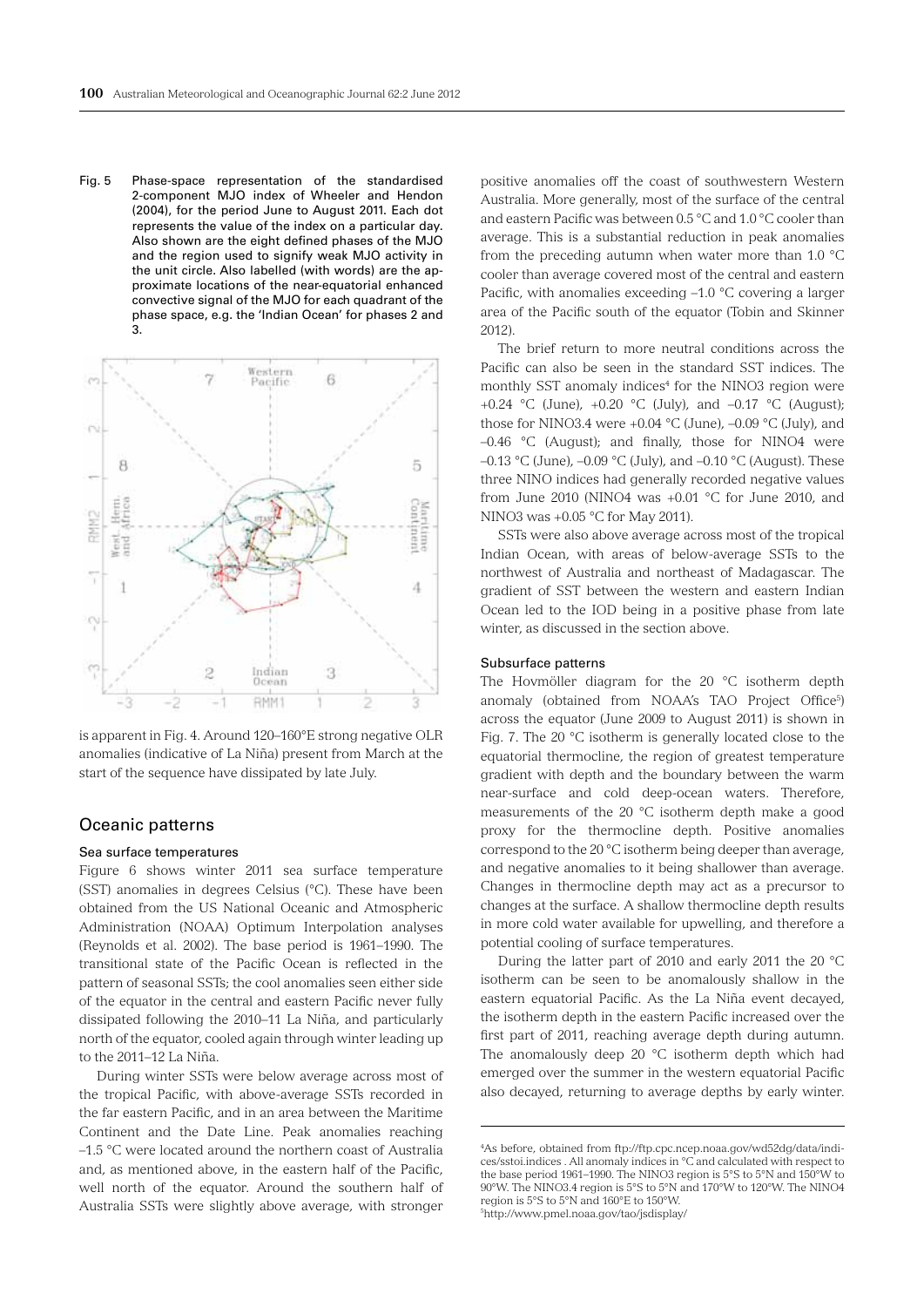

## Fig. 6 Anomalies of SST for winter 2011 (°C), calculated against a 30-year climatology (1961–1990).

The eastward propagation of this anomaly indicated the deepening of the thermocline associated with the passage of a downwelling Kelvin wave, however this wave did not travel into the eastern Pacific and the increase of heat content in the western Pacific was short-lived. Over the course of the 2011 winter season, the depth of the 20 °C isotherm decreased across the equatorial Pacific east of the Date Line, indicative of decreasing heat content across this region, which is consistent with the development of La Niña conditions.

Fig. 7 Time–longitude section of the monthly anomalous depth of the 20°C isotherm at the equator (2ºS to 2ºN) for June 2009 to August 2011. (Plot obtained from the TAO Project Office).



Figure 8 shows a cross-section of monthly equatorial subsurface anomalies from May to August 2011 (obtained from CAWCR). Red shading indicates positive anomalies, and blue shading indicates negative anomalies. The subsurface cross-section shows the emergence of cool anomalies in the subsurface of the central and eastern Pacific during July and August, following the rapid decline over the preceding autumn of cool anomalies which had been in place since the latter part of 2010 (Tobin and Skinner 2012). Warm anomalies in the western Pacific also declined over the winter, as reflected in the shoaling of the thermocline seen in Fig. 7. The panel for August shows the cool anomalies have intensified significantly (reaching more than 3 °C below average between about 160 and 120°W), and covered most of the eastern and central equatorial Pacific just below the surface, heralding the 2011–12 La Niña event.

Fig. 8 Four-month May 2011 to August 2011 sequence of vertical sea subsurface temperature anomalies at the equator for the Pacific Ocean. Anomalies are calculated against a 13-year climatology (1980–1992).

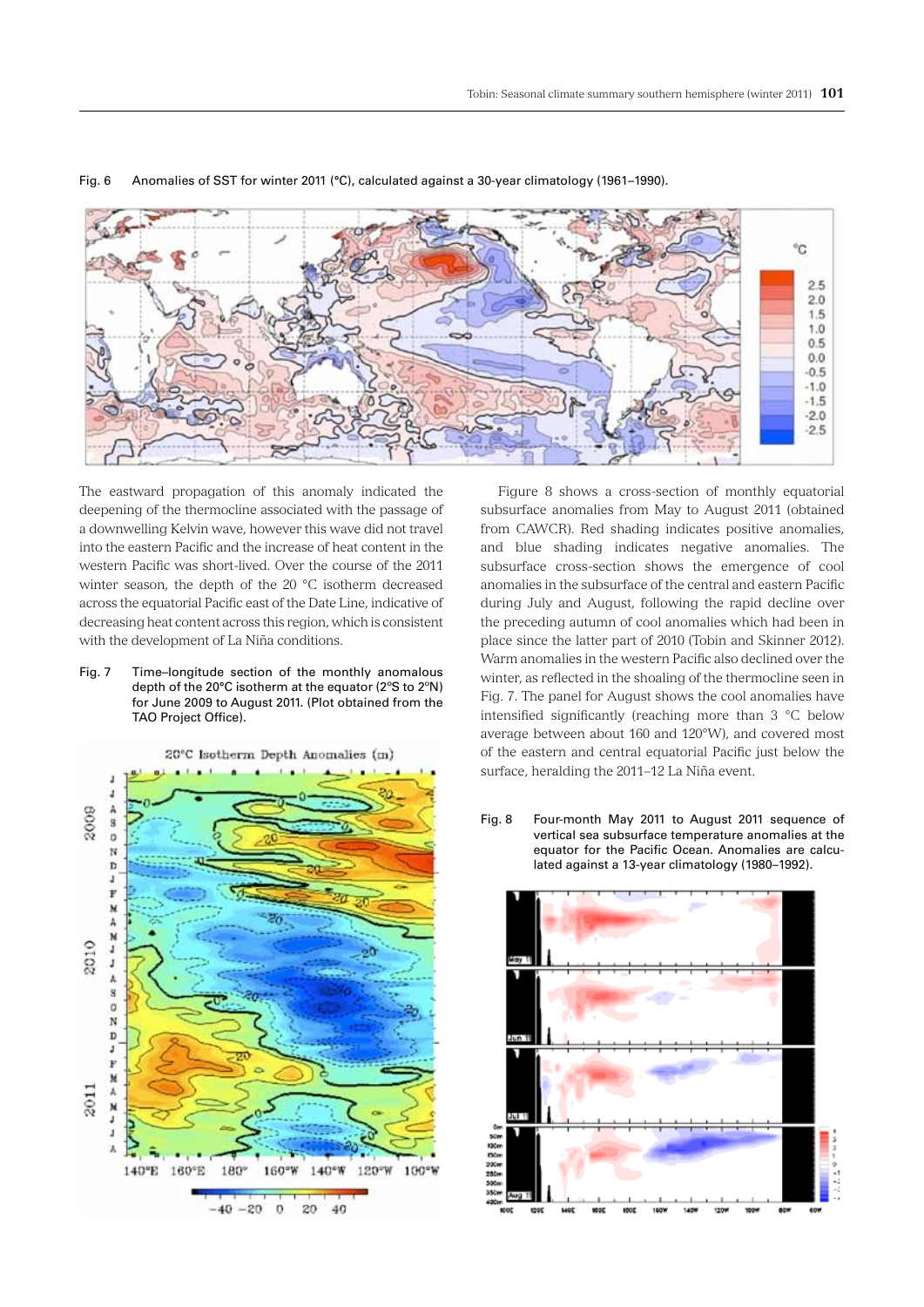# Atmospheric patterns

# Surface analyses

The mean sea-level pressure (MSLP) pattern for winter 2011, computed by the Bureau of Meteorology's Australian Community Climate and Earth-System Simulator (ACCESS)6 model, is shown in Fig. 9, and the associated anomaly pattern in Fig. 10. These anomalies are the difference from a 1979–2000 climatology obtained from the National Centers for Environmental Prediction (NCEP) II Reanalysis data (Kanamitsu et al. 2002). The MSLP analysis has been computed using data from the 0000 UTC daily analyses of the ACCESS model. The MSLP anomaly field is not shown over areas of elevated topography (grey shading).

The winter 2011 MSLP pattern was zonal in the southern hemisphere mid to high-latitudes. A weak tendency towards a three-wave pattern has developed since the autumn (Tobin and Skinner 2012), with troughs located at roughly 90°E, 190°E, and 45°W (315°E). The subtropical ridge was evident over southern Australia, with a centre of high pressure over South Australia of 1023.9 hPa. The circumpolar trough can be seen in Fig. 9, but is less well developed than in autumn, with a peak low pressure of 979.8 hPa around 150°W (210°E), and a second minimum at around 90°E of 983.9 hPa.

Anomalous high pressure occurred south of Africa, extending into the Antarctic region; anomalies exceeded +7 hPa in a small area of the Weddell Sea and +5 hPa both south of the Horn of Africa and close to Antarctica around 120°E. MSLP was more than 3 hPa above average across most of the Northern Territory. Equatorward of 30°S, MSLP anomalies were generally near average to slightly positive over the Pacific Ocean, consistent with the neutral ENSO phase during winter, whereas the autumn MSLP anomalies (Tobin and Skinner 2012) reflected the La Niña event then in place through a pressure gradient over the western Pacific.

Anomalous low pressure covered much of the Indian Ocean, reaching more than 4 hPa below average over a region of the southern Indian Ocean east of the Horn of Africa. MSLP was also below average in a band between the Southern Ocean and southern Pacific Ocean, with regions more than 7 hPa below average.

#### Mid-tropospheric analyses

The 500 hPa geopotential height (an indicator of the steering of surface synoptic systems across the southern hemisphere, measured in gpm) is shown in Fig. 11 for winter 2011, with the associated anomalies shown in Fig. 12. The winter 500 hPa geopotential height field shows the southern

6 For more information on the Bureau of Meteorology's ACCESS model, see http://www.bom.gov.au/nwp/doc/access/NWPData.shtml .

hemisphere high latitudes were characterised by zonal flow, with very weak troughs seen to both the west and east of Australia. The positive anomalies seen over Antarctica at the surface are more strongly pronounced at this level, reaching +156 gpm over the base of the Antarctic Peninsula. A ridge of positive anomalies stretched across the eastern Southern Ocean from the Antarctic continent; the ridge was weak across southern Australia and the Tasman Sea, but reached more than +90 gpm south of Africa. Weak negative anomalies seen at the surface in the southern Indian Ocean and between the Southern Ocean and south Pacific Ocean are also evident at this level, forming a nearly continuous ring of negative anomalies between about 35°S and 50°S, excluding the area south of the Australian continent.

## Fig. 9 Winter 2011 MSLP (hPa).



Fig. 10 Winter 2011 MSLP anomalies (hPa), calculated against a 22-year climatology (1979–2000).

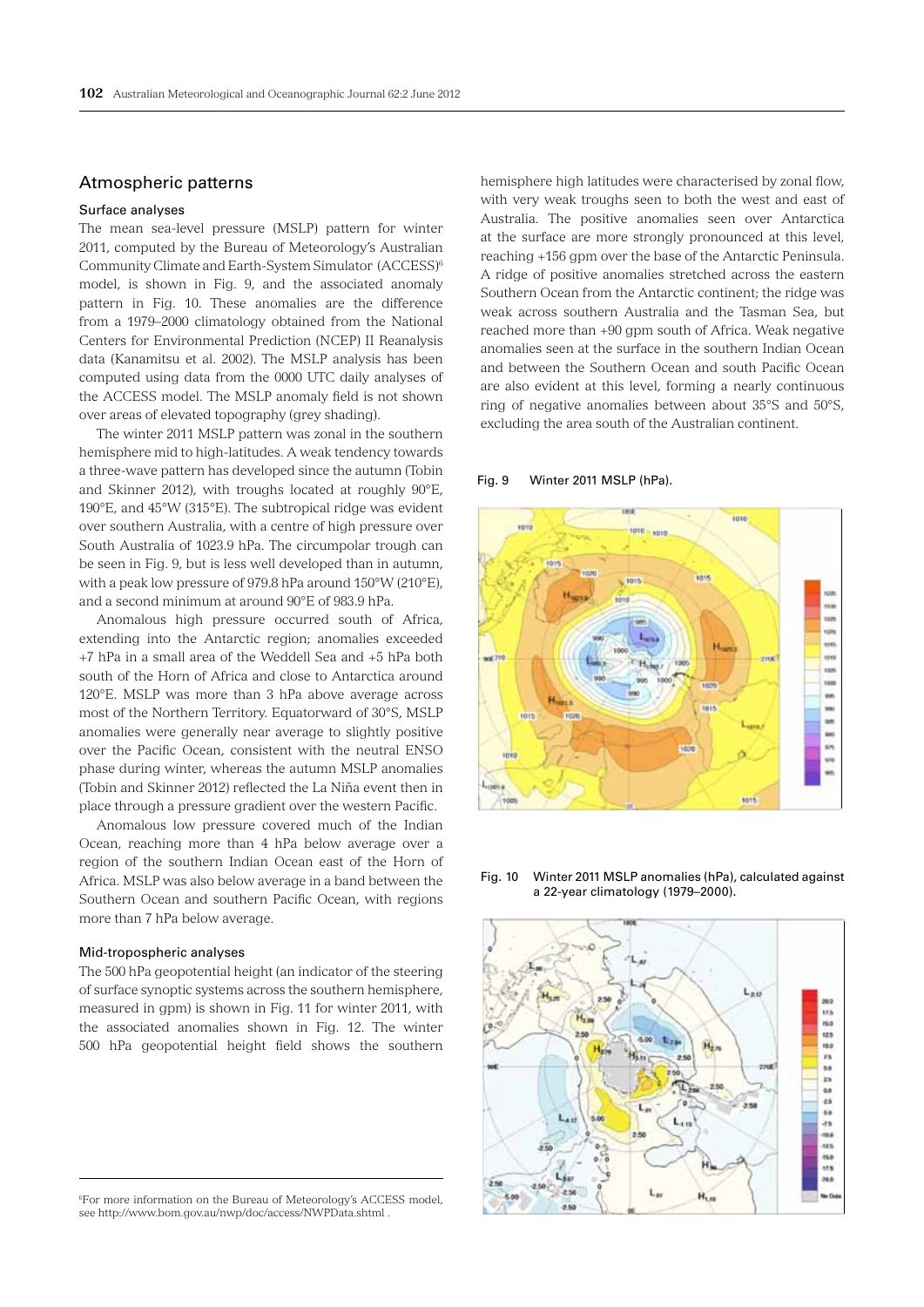## Southern Annular Mode

The Southern Annular Mode (SAM, also known as the Antarctic Oscillation or AAO) describes the variation of atmospheric pressure between the polar and mid-latitude regions of the southern hemisphere. Positive phases of SAM are characterised by increased mass over the extratropics, decreased mass over Antarctica, and a poleward contraction of the mid-latitude band of westerly winds accompanied by enhanced westerly flow. Conversely, negative phases of SAM relate to reduced mass over the extratropics, increased mass over Antarctica, and an equatorward expansion and weakening of mid-latitude zonal flow. A similar oscillation exists in the northern hemisphere, the Northern Annular Mode, or NAM (also known as the Arctic Oscillation).

sio

Fig. 11 Winter 2011 500 hPa mean geopotential height (gpm).

Fig. 12 Winter 2011 500 hPa mean geopotential height anomalies (gpm), calculated against a 22-year climatology (1979–2000).



The US Climate Prediction Center's standardised monthly SAM index<sup>7</sup> (Climate Prediction Center 2012) was negative throughout winter 2011; the June value was –0.10, July –1.38, and August –1.20. Values of the SAM index were generally positive from March 2010 to February 2011 before averaging near zero during autumn 2011. Figures 10 and 12 above indicate anomalously high pressure during winter across the polar region surrounded by a weaker ring of anomalously low pressure, which bears resemblance to the loading pattern for the negative phase of the SAM. In winter, the SAM index is negatively correlated with rainfall across southeastern Australia and the southwest of Western Australia (Hendon et al. 2007); while winter rainfall was above average for East Gippsland, much of the east coast, and most of Tasmania, southwest Western Australia and inland Victoria and New South Wales recorded below average winter rainfall, mostly as a result of a very dry June in these areas.

## Blocking

The time–longitude section of the daily southern hemisphere blocking index<sup>8</sup> is shown in Fig. 13, with the start of the season at the top of the figure. This index is a measure of the strength of the zonal 500 hPa flow in the mid-latitudes (40°S to 50°S), relative to that of the subtropical (25°S to 30°S) and high (55°S to 60°S) latitudes. Positive values of the index are generally associated with a split in the mid-latitude westerly flow near 45°S and mid-latitude blocking activity. Figure 14 shows the seasonal index for each longitude.

Southern hemisphere blocking during winter 2011 was above average across the South Atlantic and western Indian Oceans (30°W (330°E) to 80°E), generally near average across the eastern Indian Ocean and greater Australian region (80°E to 160°E) as well as across South America (270°E to 330°E (90°W to 30°W)), and below average across the Pacific Ocean (160°E to 90°W (270°E)). Peak values of the blocking index were seen over Australia through to the central Pacific (120°E to 130°W (230°E)) during early to mid-August.

#### Winds

Winter 2011 low-level (850 hPa) and upper-level (200 hPa) wind anomalies (from the 22-year NCEP II climatology) are shown in Fig. 15 and Fig. 16 respectively. Isotach contours are at 5 m s−1 intervals, and in Fig. 15 regions where the surface rises above the 850 hPa level are shaded. Low-level wind anomalies over the central Pacific continued to show easterly anomalies (enhanced trade winds), indicating a La Niña signal in the atmosphere, consistent with the formative stages of a return to a negative ENSO phase.

In the upper levels (Fig. 16), a cyclonic anomaly pattern covered much of the central Pacific Ocean.

<sup>&</sup>lt;sup>7</sup>Index derived from daily 700 hPa height anomalies south of 20°S. <sup>8</sup>The blocking index is defined as  $BI = 0.5$  [(u25 + u30) – (u40 + 2 u45 + u50) + (u55 + u60)], where ux is the westerly component of the 500 hPa wind at latitude x.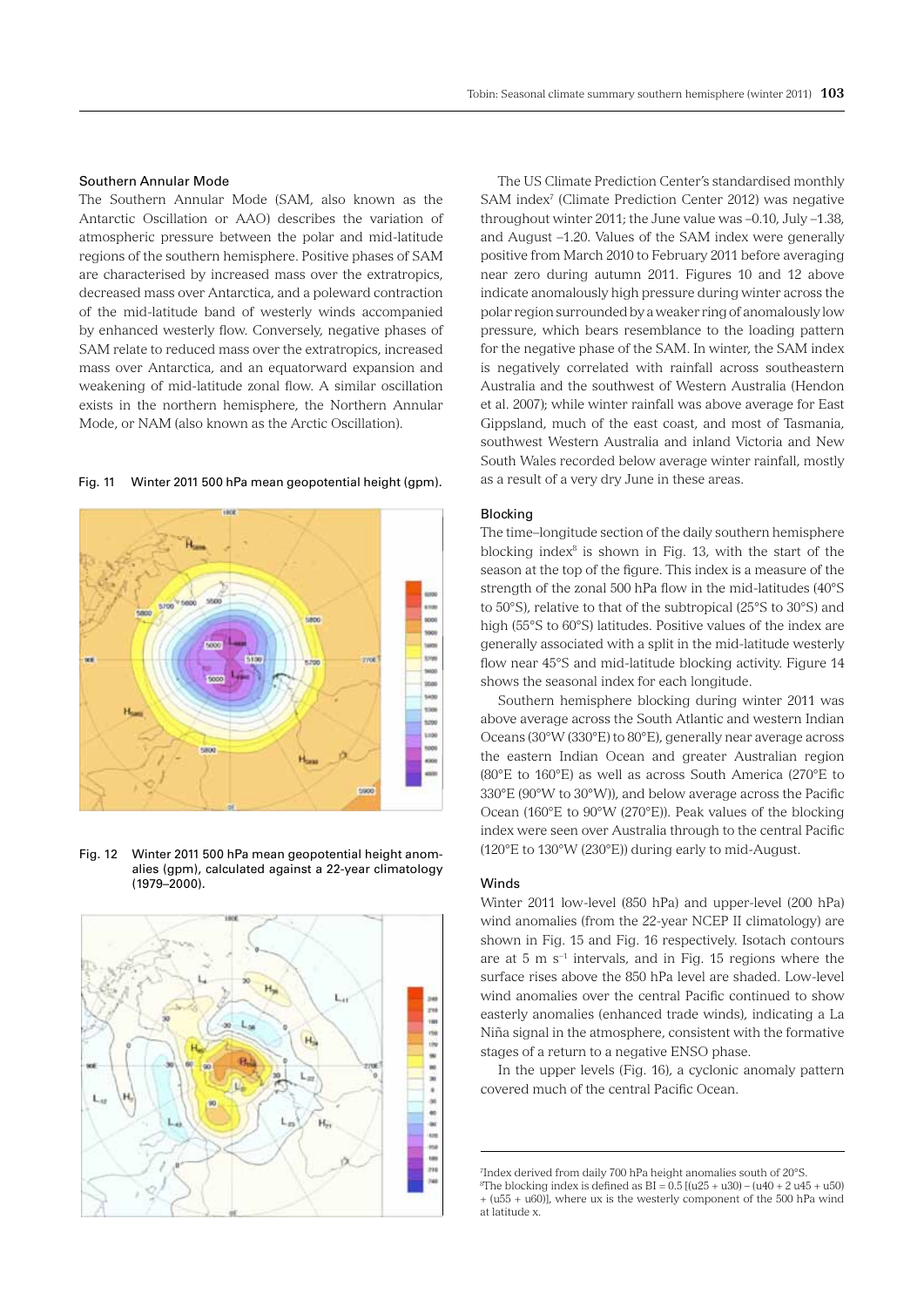Fig. 13 Winter 2011 daily southern hemisphere blocking index (m s−1) time–longitude section. The horizontal axis shows degrees east of the Greenwich meridian. Day one is 1 June.



Fig. 14 Mean southern hemisphere blocking index (m s−1) for winter 2011 (solid line). The dashed line shows the corresponding long-term average. The horizontal axis shows degrees east of the Greenwich meridian.



# Australian region

#### Rainfall

Australian winter rainfall totals for 2011 are shown in Fig. 17, while Fig. 18 shows the rainfall deciles for the same period. The deciles are calculated with respect to gridded rainfall data for all winters between 1900 and 2011.

Winter rainfall averaged over Australia was slightly below average: 12 per cent or 7 mm below the 1961–1990 average of 64 mm (see Table 1). Falling in the lull between the 2010–11 and 2011–12 La Niña events, winter 2011 was the first drier-than-average season for Australia since the spring of 2009. Winter rainfall was below average for much of the southeastern mainland away from the coast, southeastern Queensland, Cape York, the western Top End and Kimberley, as well as in parts of southwest Western Australia.

Rainfall was above to very much above average for coastal New South Wales (most consistently between the Queensland border and Wollongong but also in scattered areas of the South Coast), east and west Gippsland in Victoria, most of Tasmania, parts of northern and central Australia, and a broad band through southern Western Australia, from Shark Bay to the Eucla district.

Winter rainfall was in the highest decile (wettest 10 per cent of all years) for parts of all the areas described, amounting to 11.5 per cent of Tasmania in the east and northeast of that State, 8.6 per cent of Western Australia, 5.5 per cent of New South Wales, and 3.5 per cent of Victoria. For Australia as a whole, 3.6 per cent of the country had winter rainfall in the highest decile. Table 2 shows percentage areas of winter rainfall in various categories.

Winter rainfall was in the lowest decile (driest 10 per cent of all years) for 2.3 per cent of Australia, with the most significant areas being scattered across northern New South Wales (6.1 per cent of that State) and adjacent parts of northeast South Australia (3.1 per cent of that State) and southwestern Queensland, as well as areas in northern Queensland (together covering 3.9 per cent of that State in total).

Most of the winter rainfall deficit recorded in the southeast occurred as the result of a very dry June, although for areas inland from the coast, July was also quite dry for the southeast. In recent decades there has been a tendency for reduced rainfall over the southeast during mid-autumn to early winter in most years; for example, the Murray– Darling Basin experienced below-average April–July rainfall in ten of the last 11 years. Winter rainfall averaged over the Murray–Darling Basin was 35 mm, 32 per cent below the mean and the lowest since 2002.

Widespread light falls through the subtropics and interior in June and July were sufficient for above average totals in what is typically the dry season for those areas. An East Coast Low caused heavy rain along the New South Wales North Coast between 12 and 16 June, resulting in substantial flooding and high winds, delivering most of the seasonal total rainfall for this area. Elsewhere along the eastern seaboard, winter rainfall was mostly produced by strong cold fronts and complex low pressure systems throughout the winter. Heavy weather between 9 and 11 July brought coastal erosion and flooding to the southeast Tasmanian coast and property damage along the Tasman Peninsula. Between 7 and 10 August a broad area of low pressure brought rain resulting in flooding for Gippsland and northeastern Tasmania, with further flooding between the 16th and 19th in northeastern Tasmania.

## Drought

A way in which the Bureau of Meteorology presently assesses drought is by considering the extent of areas of the country which contain accumulated rainfall in the lowest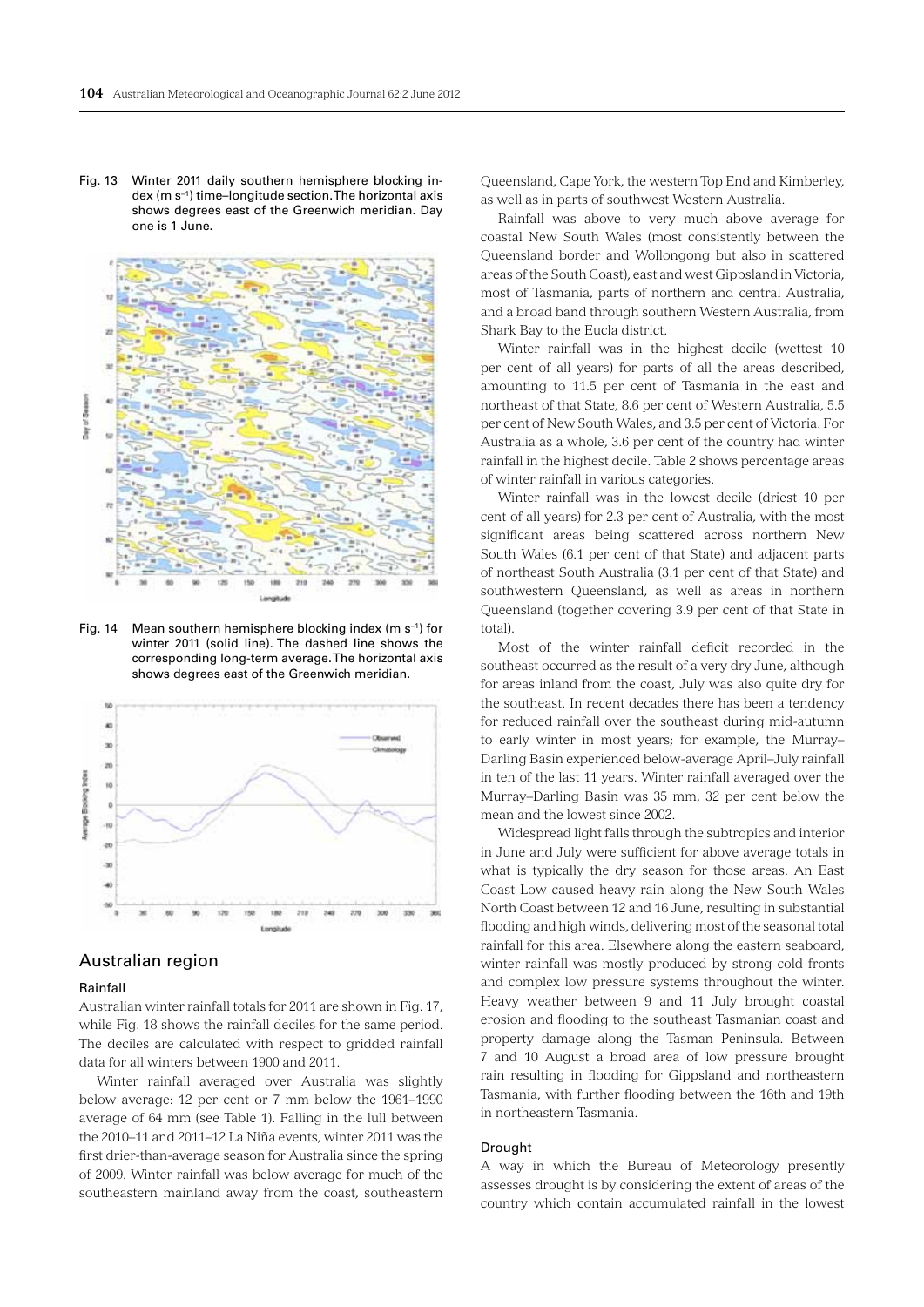

Fig. 15 Winter 2011 850 hPa vector wind anomalies (m s−1), calculated against a 22-year climatology (1979–2000). The anomaly field is not shown over areas of elevated topography.

Fig. 16 Winter 2011 200 hPa vector wind anomalies (m s−1), calculated against a 22-year climatology (1979–2000).



decile for varying timescales. Western Australia entered the winter season with serious or severe rainfall deficiencies in place over much of the southwest<sup>9</sup>. As discussed above, rainfall for the region was near average during the winter months—with June rainfall below average and near-average rainfall for July and August —doing little to alleviate rainfall deficiencies. 17-month rainfall for much of the region was lowest on record at the beginning of June 2011, and severe deficiencies (rainfall at or below the 5th percentile) surrounded the area of lowest-on-record falls over most areas southwest of a Geraldton–Esperance line, except near the south coast from Albany eastwards.

At the beginning of June 3.66 per cent of Western Australia (1.19 per cent of Australia) had received loweston-record rainfall in the preceding 17 months, 6.4 per cent of Western Australia (2.1 per cent of Australia) was experiencing severe rainfall deficiencies (rainfall at or below the 5th percentile), and 9.4 per cent of Western Australia (3.1 per cent of Australia) was experiencing serious rainfall deficiencies (rainfall at or below the 10th percentile).

By the end of winter these numbers had improved somewhat with a smaller area experiencing lowest-onrecord rainfall for the preceding 20-month period, but a fractionally larger area fell into the severe and serious deficiency categories. 2.50 per cent of Western Australia (0.82 per cent of Australia) had received lowest-on-record rainfall in the preceding 17 months, 6.7 per cent of Western Australia (2.2 per cent of Australia) was experiencing severe rainfall

<sup>9</sup> Southwest Australia is described by that region southwest of a line joining points 30°S, 115°E and 35°S, 120°E.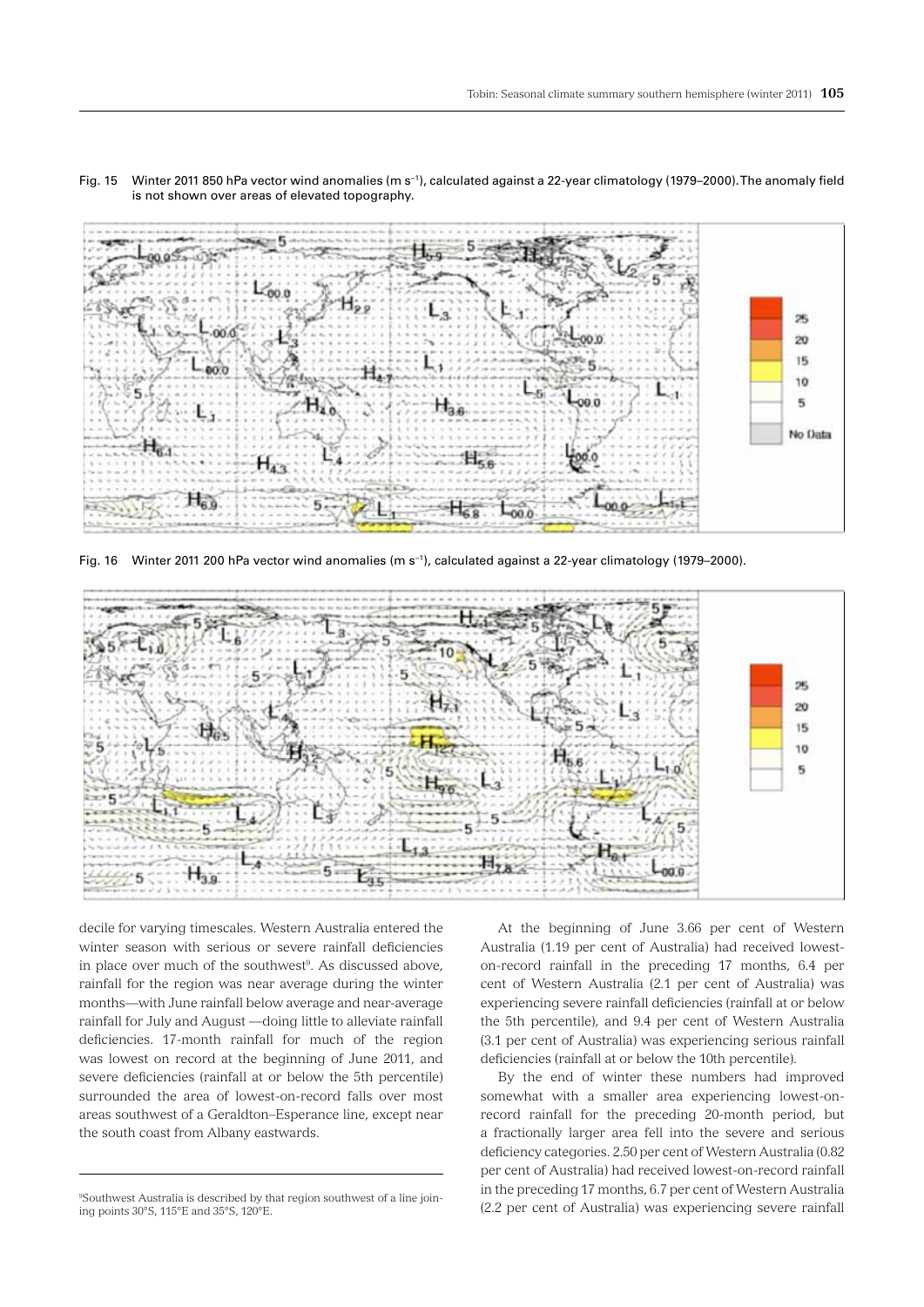| Region             | Highest seasonal<br>total (mm)                  | Lowest seasonal<br>total (mm)             | Highest daily total<br>(mm)                                | Area-averaged<br>rainfall (mm) | Rank of area-<br>averaged<br>rainfall | % difference<br>from mean |
|--------------------|-------------------------------------------------|-------------------------------------------|------------------------------------------------------------|--------------------------------|---------------------------------------|---------------------------|
| Australia          | 1113 at Bellenden<br>Ker (Top Station)<br>(Qld) | zero at several<br>locations              | 250.0 at Woolgoolga<br>(NSW), 14 June                      | 57                             | 41                                    | $-11$                     |
| Queensland         | 1113 at Bellenden<br>Ker (Top Station)          | zero at several<br>locations              | 154 at Byfield<br>(Childs Road),<br>29 August              | 37                             | 42                                    | $-28$                     |
| New South Wales    | 1021 at Careys Peak                             | zero at several<br>locations              | 250.0 at<br>Woolgoolga,<br>14 June                         | 101                            | 39                                    | $-13$                     |
| Victoria           | 687 at<br>Weeaproinah                           | 43 at Irymple                             | 137.4 at Reeves<br>Knob, 11 August                         | 183                            | 38                                    | $-10$                     |
| Tasmania           | $1032$ at<br>Lake Margaret Dam                  | 103 at Maria<br>Island<br>(Point Lesueur) | 153.4 at Cornwall.<br>18 August                            | 502                            | 84                                    | $+15$                     |
| South Australia    | 404 at Mount Lofty                              | zero at several<br>locations              | 65.4 at Big Swamp<br>(Port Lincoln).<br>3 July             | 44                             | 35                                    | $-20$                     |
| Western Australia  | 700 at Serpentine<br>Main Dam                   | zero at several<br>locations              | 116.0 at Worsley<br>Downs, 22 August                       | 60                             | 60                                    | $-1$                      |
| Northern Territory | 89 at Yulara                                    | zero at several<br>locations              | 29.0 at Erldunda.<br>9 June, and at<br>Tobermorey, 15 July | 14                             | 63                                    | $-24$                     |

#### Table 1. Summary of the seasonal rainfall ranks and extremes on a national and State basis for winter 2011. The ranking in the last column goes from 1 (lowest) to112 (highest) and is calculated against a 112-year climatology (1900–2011).

Table 2. Percentage areas in different categories for winter 2011 rainfall. 'Severe deficiency' denotes rainfall at or below the 5th percentile. Areas in 'decile 1' include those in 'severe deficiency', which in turn include those which are 'lowest on record'. Areas in 'decile 10' include those which are 'highest on record'. Percentage areas of highest and lowest on record are given to two decimal places because of the small quantities involved; other percentage areas are given to one decimal place.

| Region             | Lowest on record | Severe deficiency | Decile 1 | Decile 10 | Highest on record |
|--------------------|------------------|-------------------|----------|-----------|-------------------|
| Australia          | 0.00             | 0.4               | 2.3      | 3.6       | 0.00              |
| Queensland         | 0.00             | 1.0               | 3.9      | 0.0       | 0.00              |
| New South Wales    | 0.00             | 0.8               | 6.1      | 5.5       | 0.00              |
| Victoria           | 0.00             | 0.0               | 1.9      | 3.5       | 0.00              |
| Tasmania           | 0.00             | 0.0               | 0.0      | 11.7      | 0.00              |
| South Australia    | 0.00             | 0.2               | 3.1      | 0.0       | 0.00              |
| Western Australia  | 0.00             | 0.1               | 0.7      | 8.6       | 0.00              |
| Northern Territory | 0.00             | 0.0               | 0.6      | 0.0       | 0.00              |

deficiencies (rainfall at or below the 5th percentile), and 10.1 per cent of Western Australia (3.3 per cent of Australia) was experiencing serious rainfall deficiencies (rainfall at or below the 10th percentile).

Since the late 1960s southwest Western Australia has experienced long-term reductions in late-autumn and early-winter rainfall, a situation which is expected to be exacerbated by continuing climate change.

# **Temperature**

Figures 19 and 20 show the summer maximum and minimum temperature anomalies, respectively, for winter 2011. The anomalies have been calculated with respect to the 1961–1990 period, and use all stations for which an elevation

is available. Station normals have been estimated using gridded climatologies for those stations with insufficient data within the 1961–1990 period to calculate a station normal directly. Figures 21 and 22 show winter maximum and minimum temperature deciles, respectively, calculated using monthly temperature analyses from 1911 to 2011.

Averaged across the season as a whole, winter maximum temperatures were warmer than average across most of Australia, as is often associated with periods of belowaverage rainfall. Maximum temperatures in the highest 10 per cent of records were observed across western and northern Tasmania, nearly all of Victoria, New South Wales excluding the northeast and central coast, adjacent parts of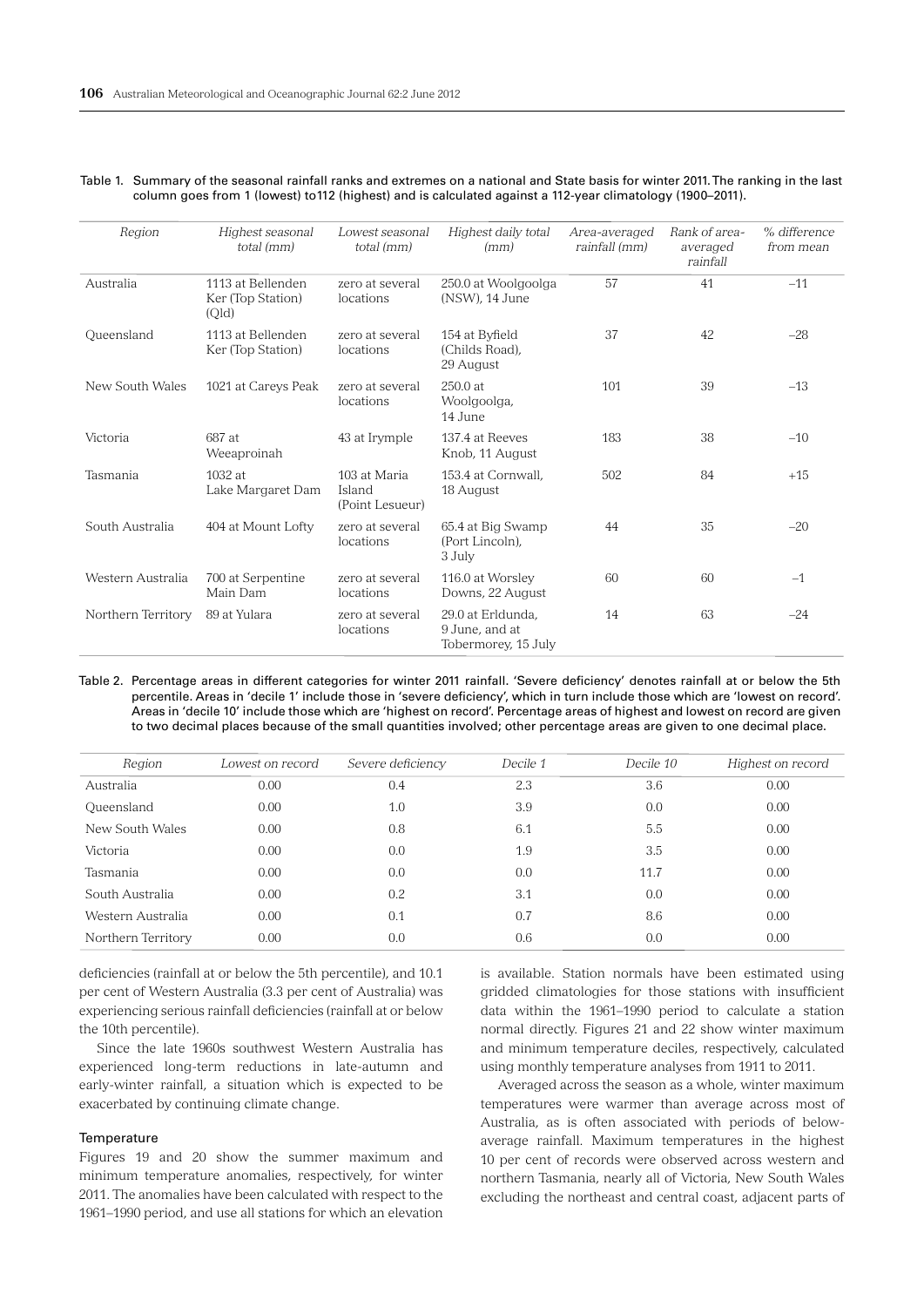

Fig. 17 Winter 2011 rainfall totals (mm) for Australia.





Fig. 19 Winter 2011 maximum temperature anomalies (°C), calculated against a 30-year climatology (1961–1990).



Fig. 20 Winter 2011 minimum temperature anomalies (°C), calculated against a 30-year climatology (1961–1990).



Fig. 21 Winter 2011 maximum temperature deciles. Decile ranges are based on grid-point values over the winters 1911–2011.



Fig. 22 Winter 2011 minimum temperature deciles. Decile ranges are based on grid-point values over the winters 1911–2011.

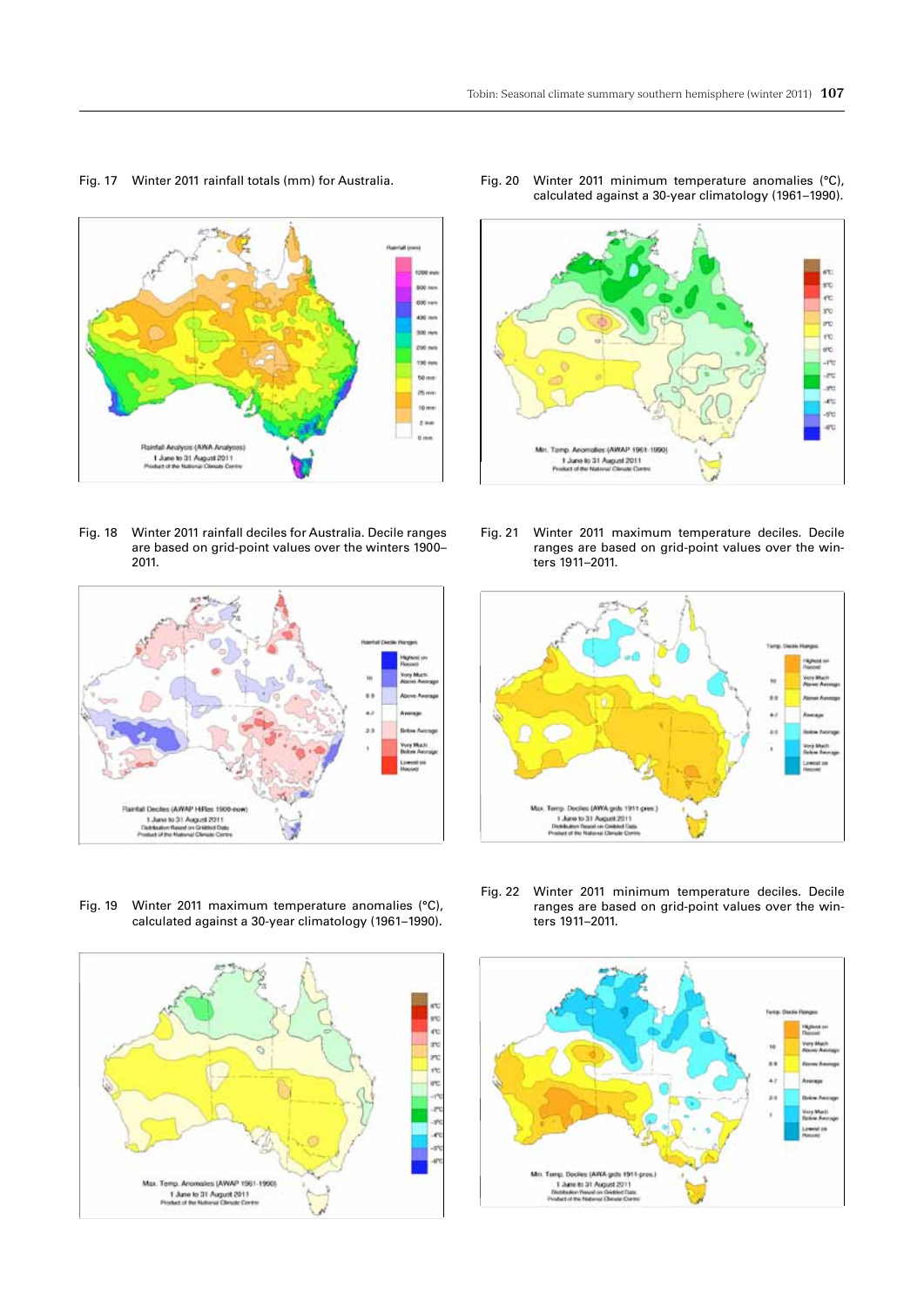southern Queensland, most of South Australia excluding the far west and an area around the Spencer Gulf, and in Western Australia along parts of the south coast, the western Kimberley and in a band extending from about Carnarvon on the west coast into the south of the Northern Territory. In terms of maximum temperature, Tasmania and Victoria recorded their second-warmest winters on record, and New South Wales its third-warmest (see below and Table

4 for details). A small region of north-central Victoria and a larger area north of the Murray River in the New South Wales Riverina experienced the warmest winter maxima on record for that area. Below-average seasonal maxima were recorded in the Kimberley in Western Australia, the northern half of the Northern Territory, much of northern Queensland, and a small area around the New South Wales – Queensland border, partly associated with above-average rainfall in that area.

Table 3. Percentage areas in different categories for winter 2011. Areas in 'decile 1' include those which are 'lowest on record'. Areas in 'decile 10' include those which are 'highest on record'. Percentage areas of highest and lowest on record are given to two decimal places because of the small quantities involved; other percentage areas are given to one decimal place. Grid-point deciles are calculated with respect to the winters 1911–2011.

|                    | Maximum temperature |          |           |                      | Minimum temperature |          |           |                      |
|--------------------|---------------------|----------|-----------|----------------------|---------------------|----------|-----------|----------------------|
| Region             | Lowest<br>on record | Decile 1 | Decile 10 | Highest<br>on record | Lowest<br>on record | Decile 1 | Decile 10 | Highest<br>on record |
| Australia          | 0.00                | 0.0      | 34.1      | 0.70                 | 0.99                | 14.4     | 12.6      | 1.17                 |
| Queensland         | 0.00                | 0.0      | 10.8      | 0.00                 | 0.29                | 12.9     | 0.0       | 0.00                 |
| New South Wales    | 0.00                | 0.0      | 71.4      | 4.36                 | 0.00                | 1.6      | 1.2       | 0.00                 |
| Victoria           | 0.00                | 0.0      | 96.8      | 3.53                 | 0.00                | 0.0      | 15.4      | 0.00                 |
| Tasmania           | 0.00                | 0.0      | 62.1      | 0.00                 | 0.00                | 0.0      | 52.4      | 0.00                 |
| South Australia    | 0.00                | 0.0      | 80.4      | 0.34                 | 0.00                | 0.0      | 19.2      | 1.14                 |
| Western Australia  | 0.00                | 0.0      | 27.5      | 0.26                 | 1.43                | 10.1     | 26.9      | 3.13                 |
| Northern Territory | 0.00                | 0.0      | 6.8       | 0.00                 | 2.63                | 46.5     | 1.7       | 0.00                 |

Table 4. Summary of the seasonal maximum temperature ranks and extremes on a national and State basis for winter 2011. The ranking in the last column goes from 1 (lowest) to 62 (highest) and is calculated against a 62-year climatology (1950–2011)10.

| Region             | Highest<br>seasonal mean<br>maximum $(^{\circ}C)$ | Lowest seasonal<br>mean maximum<br>$(^{\circ}C)$ | Highest daily<br>temperature $(^{\circ}C)$            | Lowest daily<br>maximum<br>temperature (°C) | Area-averaged<br>temperature<br>anomaly $(^{\circ}C)$ | Rank of area-<br>averaged<br>temperature<br>anomaly |
|--------------------|---------------------------------------------------|--------------------------------------------------|-------------------------------------------------------|---------------------------------------------|-------------------------------------------------------|-----------------------------------------------------|
| Australia          | 32.5 at<br>Noonamah (NT)                          | 1.0 at Mount<br>Hotham (Vic)                     | 37.5 at<br>Noonamah (NT),<br>30 August                | -4.1 at Mount<br>Hotham (Vic),<br>7 June    | $+0.69$                                               | 51                                                  |
| Oueensland         | 30.9 at Scherger                                  | 14.4 at<br>Applethorpe                           | 36.1 at<br>Normanton.<br>28 August                    | 7.4 at Toowoomba.<br>9 June                 | $+0.37$                                               | 36                                                  |
| New South Wales    | $21.1$ at<br>Wanaaring                            | $1.2$ at<br>Thredbo<br><b>Top Station</b>        | $30.1$ at<br>Wanaaring,<br>3 August                   | $-3.6$ at Thredbo<br>Top Station,<br>7 June | $+1.33$                                               | 60                                                  |
| Victoria           | 17.5at<br>Mildura Airport                         | 1.0at<br>Mount Hotham                            | 27.9 at Mildura.<br>4 August                          | -4.1 at Mount<br>Hotham. 7 June             | $+1.24$                                               | 61                                                  |
| Tasmania           | 14.7 at Bicheno                                   | 4.0at<br>Mount<br>Wellington                     | 22.2 at Flinders<br>Island Airport,<br>4 and 5 August | $-2.9$ at Mount<br>Wellington,<br>10 July   | $+1.23$                                               | 61                                                  |
| South Australia    | 22.3 at Moomba                                    | $10.7$ at<br>Mount Lofty                         | 31.4 at<br>Port Augusta,<br>3 August                  | 5.8 at Mount Lofty,<br>12 July              | $+1.32$                                               | 58                                                  |
| Western Australia  | 31.7 at<br>West Roebuck                           | 15.6at<br>Katanning                              | 37.0 at Curtin.<br>29 August                          | 8.9 at Bulga<br>Downs,<br>10 and 11 July    | $+0.75$                                               | 48                                                  |
| Northern Territory | 32.5 at<br>Noonamah                               | 21.1 at Kulgera                                  | 37.5 at<br>Noonamah,<br>30 August                     | 10.2 at Kulgera,<br>13 July                 | $+0.03$                                               | 31                                                  |

10A high-quality subset of the temperature network is used to calculate the spatial averages and rankings shown in Table 4 (maximum temperature) and Table 5 (minimum temperature). These averages are available from 1950 to the present. As the anomaly averages in the tables are only retained to two decimal places, tied rankings are possible.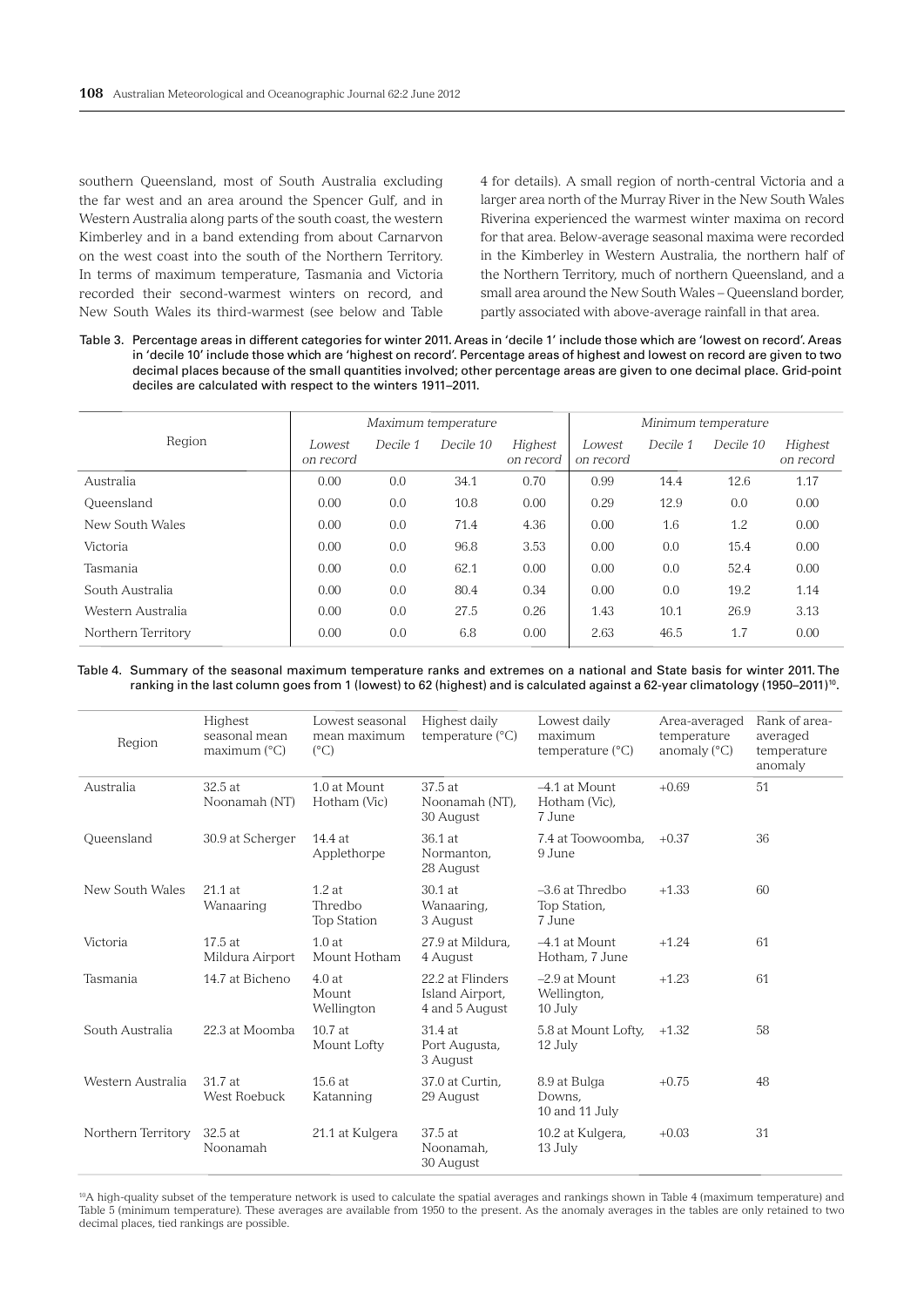| Region             | Highest seasonal<br>mean minimum<br>$(^{\circ}C)$ | Lowest seasonal<br>mean minimum<br>$(^{\circ}C)$ | Highest daily mini-<br>$m$ <sub>u</sub> $m$<br>temperature $(^{\circ}C)$        | Lowest daily<br>temperature $(^{\circ}C)$      | Area-<br>averaged<br>temperature<br>anomaly $(^{\circ}C)$ | Rank of area-<br>averaged<br>temperature<br>anomaly |
|--------------------|---------------------------------------------------|--------------------------------------------------|---------------------------------------------------------------------------------|------------------------------------------------|-----------------------------------------------------------|-----------------------------------------------------|
| Australia          | 23.5 at<br>Coconut Island<br>(Qld)                | $-3.9$ at Thredbo<br>Top Station (Vic)           | 25.5 at Coconut Island<br>(Old), 7 June,<br>and at Horn Island<br>(Old), 8 June | $-16.0$ at<br>Charlotte Pass<br>(NSW), 27 July | $-0.20$                                                   | $22$ (tied)                                         |
| Oueensland         | 23.5at<br>Coconut Island                          | 1.8 at Stanthorpe                                | 25.5 at Coconut<br>Island, 7 June, and at<br>Horn Island, 8 June                | $-7.3$ at Stanthor-<br>pe, 12 July             | $-0.99$                                                   | 9 (tied)                                            |
| New South Wales    | 13.9at<br>Lord Howe<br>Island                     | $-3.9$ at<br>Thredbo<br><b>Top Station</b>       | 17.1 at Lord Howe<br>Island, 14 July<br>and 30 August                           | $-16.0$ at Char-<br>lotte Pass, 27<br>July     | $+0.24$                                                   | 34 (tied)                                           |
| Victoria           | 9.8 at Wilsons<br>Promontory                      | $-2.8$ at<br>Mount Hotham                        | 17.5 at Point Hicks,<br>5 August                                                | $-7.3$ at Mount<br>Hotham, 8 June              | $+0.36$                                                   | 43                                                  |
| Tasmania           | $9.2$ at<br>Hogan Island                          | $-0.9$ at Liawenee                               | 13.7 at Cape Sorell,<br>25 August                                               | $-11.2$ at Liawe-<br>nee, 23 July              | $+0.95$                                                   | 58                                                  |
| South Australia    | 12.5 at<br>Neptune Island                         | 2.7 at Yongala                                   | 16.0 at Marree Airport<br>and Marree<br>Comparison, 2 July                      | -5.5 at Gluepot,<br>22 July                    | $+0.71$                                                   | 51                                                  |
| Western Australia  | 21.9at<br>Troughton<br>Island                     | 5.2 at Collie East                               | 24.1 at<br>Troughton Island,<br>19 August                                       | $-3.5$ at Eyre, 26<br>August                   | $+0.38$                                                   | 45                                                  |
| Northern Territory | 22.5 at<br>McCluer Island                         | 2.0 at Arltunga                                  | 24.7 at Cape Don,<br>12 July                                                    | -6.1 at Arltunga,<br>25 July                   | $-1.38$                                                   | 5                                                   |

Table 5. Summary of the seasonal minimum temperature ranks and extremes on a national and State basis for winter 2011. The ranking in the last column goes from 1 (lowest) to 62 (highest) and is calculated against a 62-year climatology (1950–2011).

Winter minimum temperatures were cooler than average across the tropical north, and generally warmer than average across the south, but most notably so in the southwest and in a small area on the Western Australia – Northern Territory border near Giles. Parts of northern Queensland, much of the northern and central Northern Territory, and the northern Kimberley recorded winter minima in the lowest decile (coolest 10 per cent of records), with large parts of these regions experiencing anomalies of –2 to –3 °C. Much of the southern half of Western Australia and southwest South Australia recorded minima in the highest decile (warmest 10 per cent of records) with anomalies exceeding +1 °C. A large area of the Goldfields and Eucla districts of Western Australia experienced their warmest winter nights on record. Parts of southern Victoria and most of Tasmania also recorded minima in the highest decile.

The start of winter was particularly cool across the tropical north; temperatures were consistently low from late May to mid-June and brought the Northern Territory's coldest start to the dry season on record. In June, the Northern Territory saw six consecutive days with maximum temperatures below 15 °C at Alice Springs (the longest such run at any time of the year since 1998). Darwin experienced its fourth-longest run of cool nights on record (records began in 1941) with 47 consecutive nights between 25 May and 10 July registering a minimum below 20 °C. A large part of the northern Northern Territory and the Kimberley recorded their lowest June minima on record, amounting to 34.01 and 6.49 per cent of the Northern Territory and Western Australia, respectively.

July maxima were generally slightly above average across Australia. Minima were below average for much of southeast Queensland and other scattered parts of the east and north, whilst they were very much above average for the western coast of Victoria, most of the western half of South Australia and most of Western Australia south of Port Hedland. Anomalies exceeded +2 °C in parts of the latter two States. In Tasmania, Liawenee recorded the second-lowest July minimum temperature on record for that State; –11.2 °C on 23 July.

August maxima across much of Australia excluding the northern tropics and central east coast were in the highest decile, with anomalies of between +2 and +4 °C for most of this area. Minima were similarly elevated, with all of Tasmania recording highest-on-record August average minima and large areas of the southern mainland in the highest decile. Much of the warmth in the southeast early in the month occurred as a result of an unseasonable early season warm spell associated with a high pressure system in the Tasman Sea directing northwesterly winds across the southeast. Some of the early-season records set in the event included a high overnight temperature of 17.3 °C on 4 August in Melbourne (the previous August record was 16.2 °C on 20 August 1885) and a third-highest Victorian State record minimum of 17.5 °C at Point Hicks on 5 August.

In area-averaged terms for maximum temperature, winter was nationally the 12th-warmest since 1950